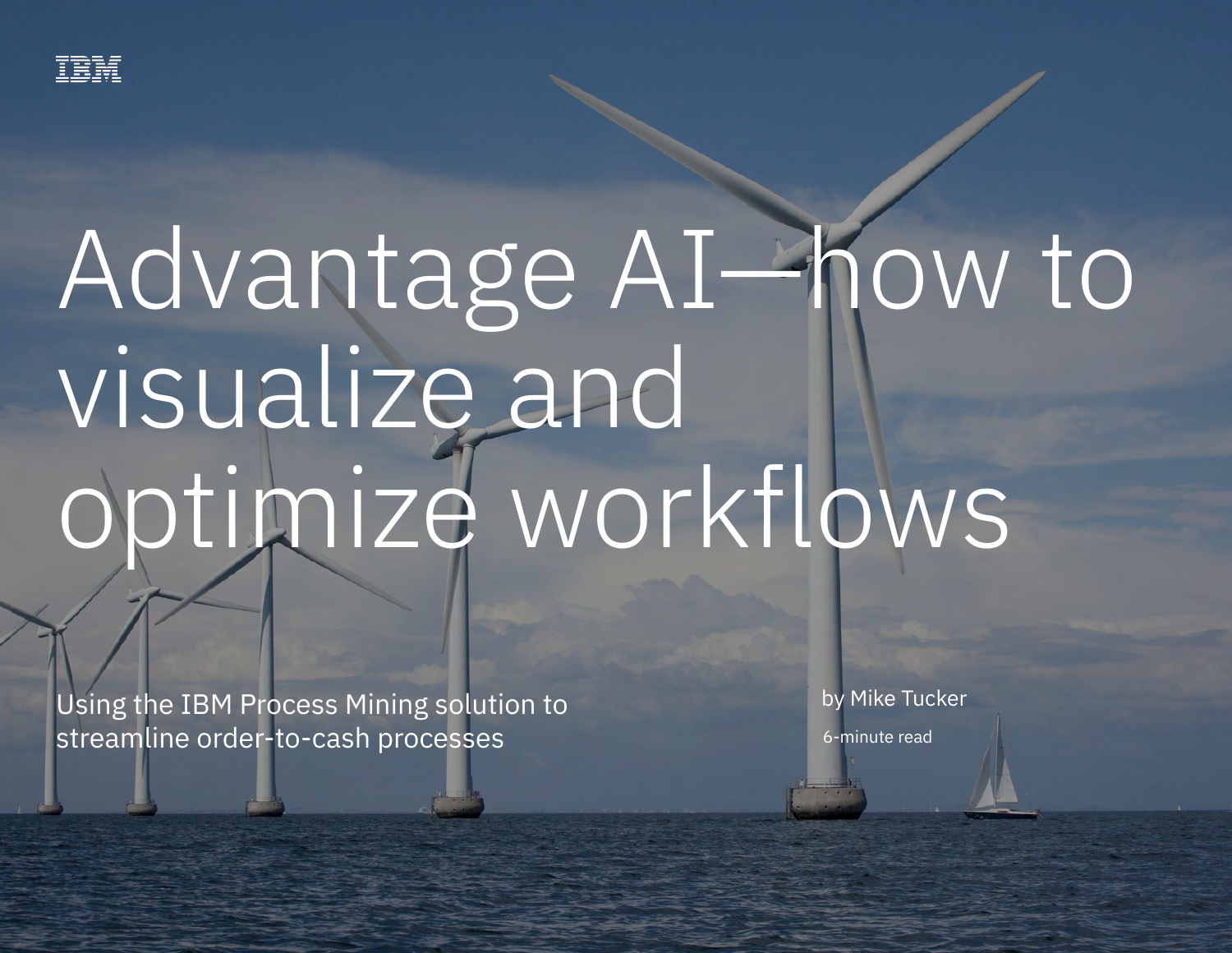hen a business operates facilities on five continents, with supply chains stretching for thousands of miles, interruptions at any step in the order-tocash (O2C) process can result in product delivery delays. But due to the complexity of its far-flung operations, a large Multinational Manufacturing Company (MMC) was having trouble finding the root causes of delays occurring in its logistics activity. W

"We noticed significant differences in average lead times and delivery costs between different customers and the



reasons for these differences were not well understood." says the VP of Logistics for the MMC. "We also saw many orders being put on hold, but we couldn't always determine who was inserting the blocks or why they were not conforming to standard processes."

Although MMC logistics managers tried repeatedly to minimize delays,

corrective action was hamstrung by incomplete and disconnected information. Since deviations from standard processes were not being monitored, there was no way to understand how these deviations impacted delivery schedules and costs.

"Until we had a better view on where and why delays were being put in the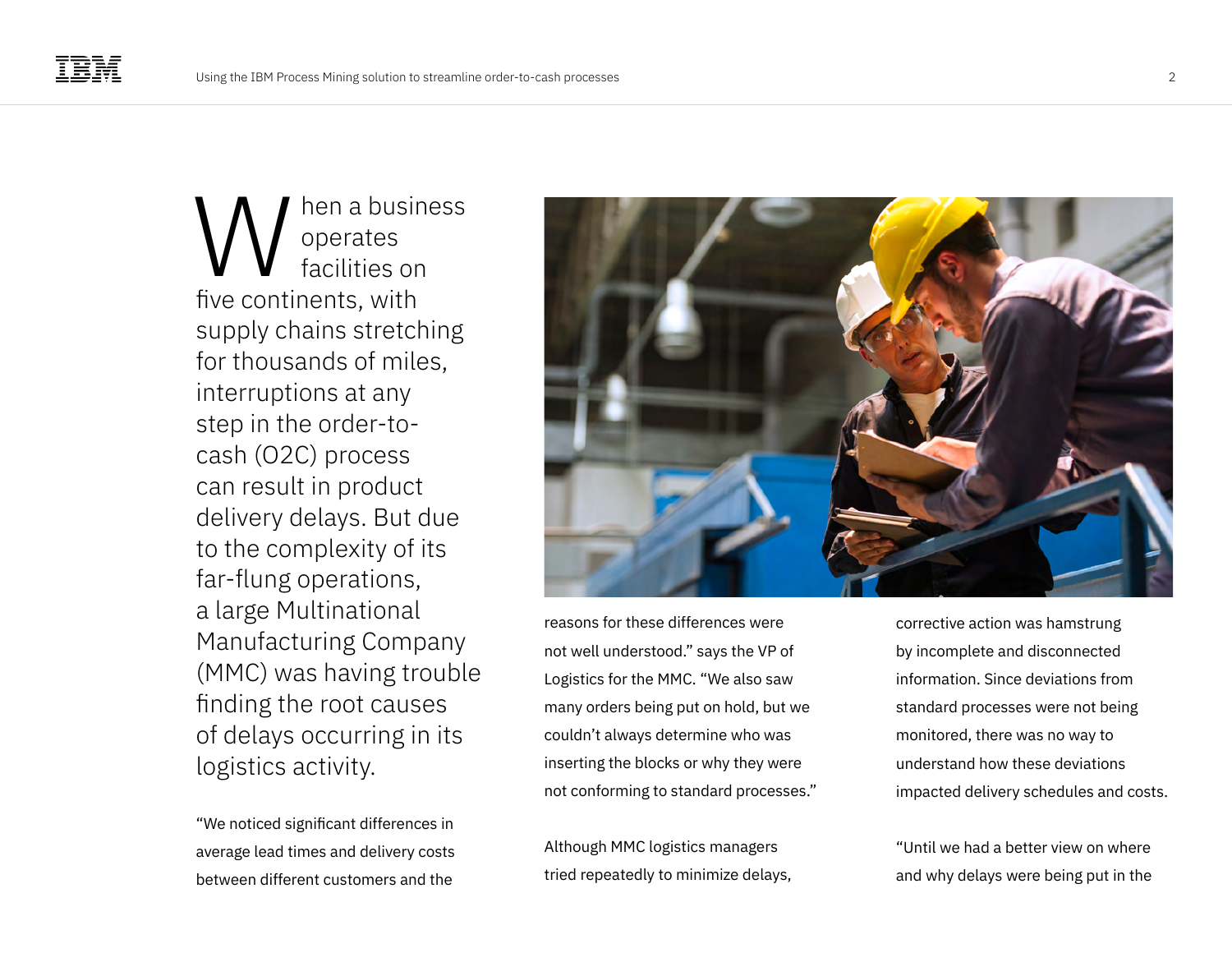system, we would be unable to take the necessary actions to correct deviations," says the MMC VP. "We also believed that if we had a detailed and holistic view of the actual processes being used, we could start automating more processes and reduce human effort."

Through interviews and informal methods, MMC logistics managers tried to map O2C processes, identify bottlenecks and correct anomalies, without success. "But then, while we were deploying our ERP platform, our systems integration partner recommended a new tool," says the MMC VP. "It could provide us with a detailed view of all the processes and people involved with O2C and be modeled on real-world data derived from our ERP system. We were intrigued with the possibilities."

Reduced number of Changed Delivery Date instances for a cost savings of

### USD 50,000

and shortened lead time by 3 days

Adopted an RPA solution to reduce reworking and automated

75%

of Delivery Activity to realize USD 60,000 in cost savings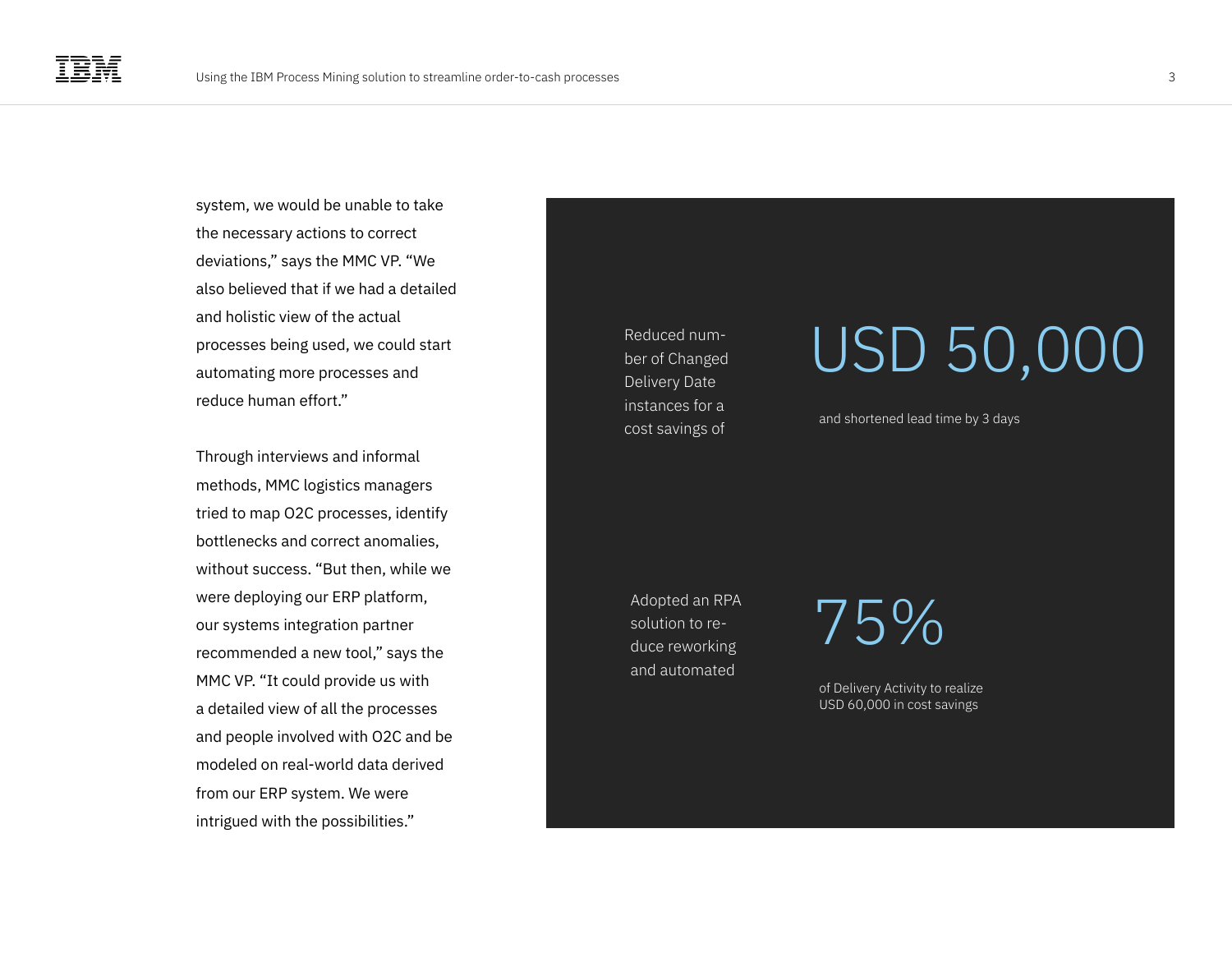## Drilling for deep insights

After reviewing a proof of concept (POC), the MMC chose the [IBM®](https://www.ibm.com/cloud/cloud-pak-for-business-automation/process-mining)  [Process Mining](https://www.ibm.com/cloud/cloud-pak-for-business-automation/process-mining) solution and deployed it through [IBM Cloud Pak® for](https://www.ibm.com/cloud/cloud-pak-for-business-automation)  [Business Automation](https://www.ibm.com/cloud/cloud-pak-for-business-automation) software. IBM Process Mining is also included as a foundational capability in the [IBM](https://www.ibm.com/cloud/automation)  [Cloud Paks for Automation](https://www.ibm.com/cloud/automation) solution portfolio. "We wanted to see a 'digital twin' of our logistics organization," says the MMC VP, "so we could identify the bottlenecks in our O2C processes and spot opportunities for automation."

When MMC executives saw their O2C process mapped for the first time, they had the same response that many clients have with AI-powered simulation technology. "Our first reaction was, 'You drew this. We don't



believe it was created automatically from the data.' The second reaction was, 'It isn't true—the data is incorrect,'" says the MMC VP. "But as soon as we drilled into the simulation, we could see how well this model was built, based on the real-world data from our ERP platform. It was a real eye-opener."

Working with the tool to study all the activities, touchpoints and employees involved in the O2C process, the MMC logistics team was able to:

• Analyze process behavior, find nonconforming activities and identify opportunities for improvement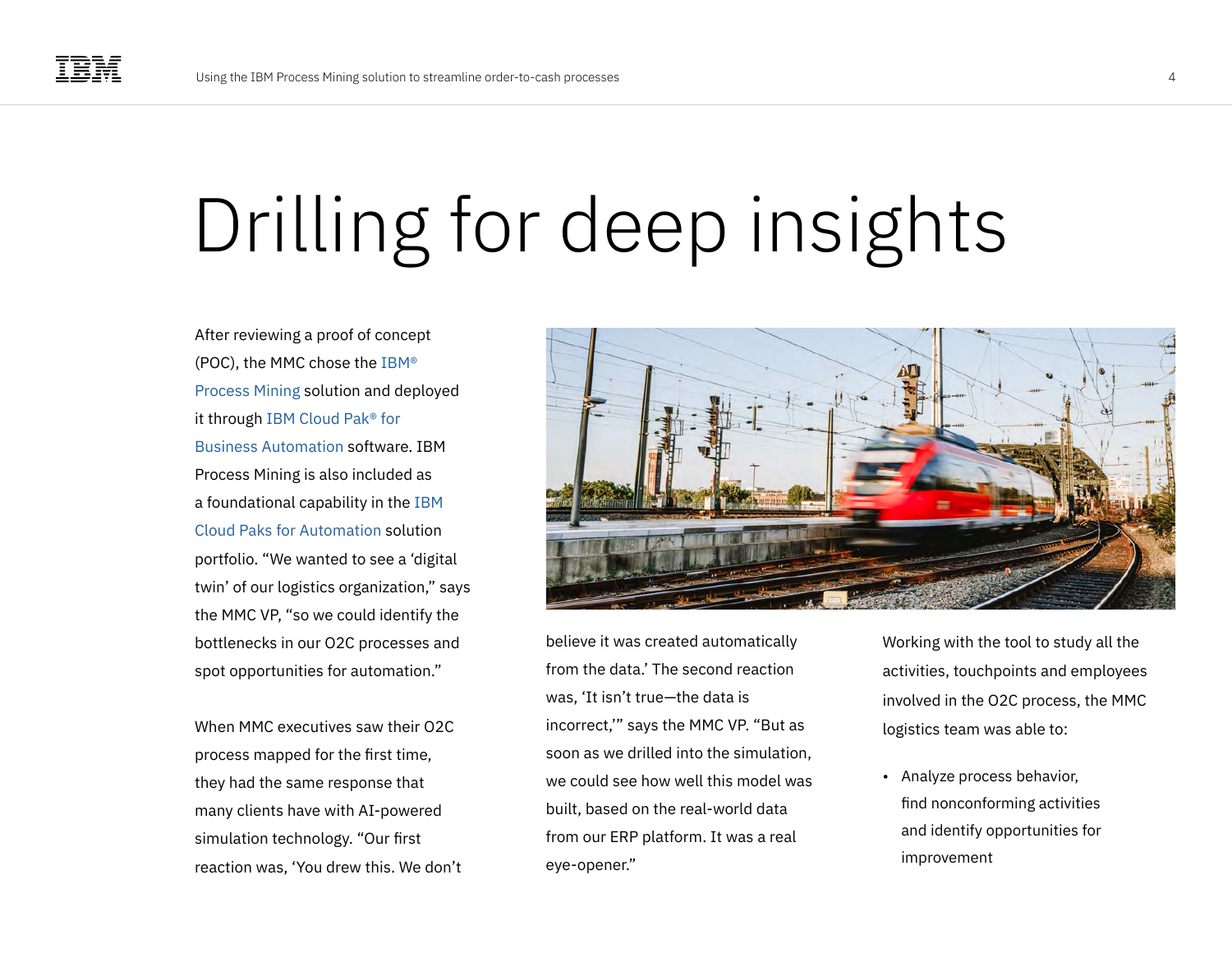- Identify critical activities in terms of cost impact and lead time variability
- Discover the key users of the processes and check the segregation of duties
- Monitor rework to find out where mistakes and improper procedures impact delivery schedules
- Discover costs related to manual activities and where there was potential for automation

Analysis of employee behavior provided revealing insights. For example, a logistics manager was manually overriding schedules in an attempt to help her factory meet production targets. "She was trying to help out but she was actually delaying," says the MMC VP. "We talked with her and explained that her team was doing a much better job without her intervention."

You always need to " stay ahead of the competition. And by increasing the automation of our business processes with IBM Process Mining, we intend to widen the gap between us and our competitors."

**VP of Logistics, Multinational Manufacturing Company**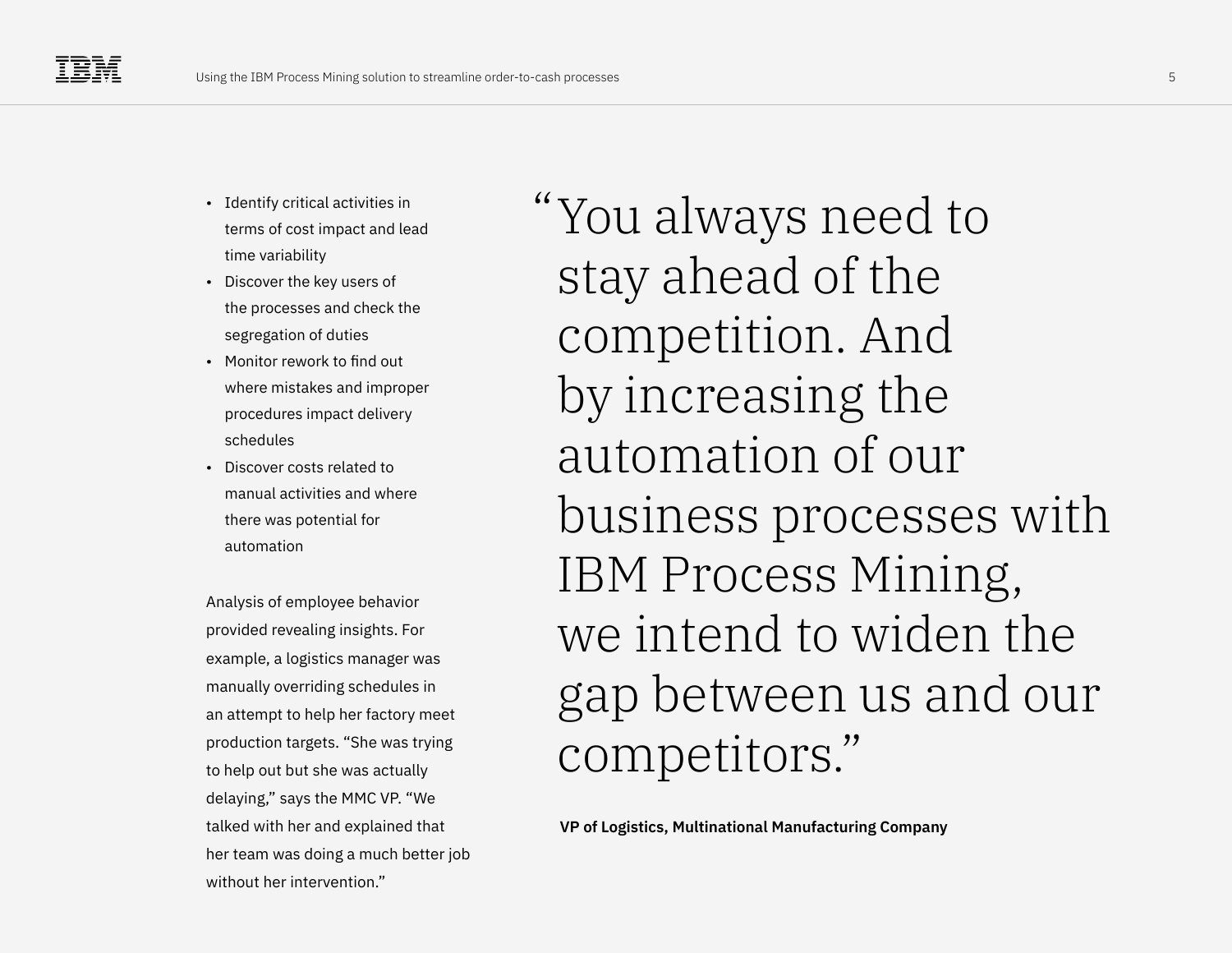## Opportunities for automation

After analyzing the O2C process model created by the IBM Process Mining tool, and using the tool's dashboards to monitor activity, MMC logistics managers were able to:

- Reduce the number of Changed Delivery Date instances, saving USD 50,000 in costs and shortening lead time by three days
- Continuously monitor customer lead time variability, which increased KPI alignment by 25% for Logistics Block Removal and Changed Delivery Date activities
- Redesign the process to reduce Logistics Block Removal activities, which realized over USD 100,000 in cost savings and reduced average lead times by two days



The IBM Process Mining platform also enabled the MMC to deploy robotic process automation (RPA) tools, a long-time goal of the organization. By monitoring RPA performance, the company:

• Automated 75% of the Delivery Activity, yielding USD 60,000 in cost savings and

significantly reducing reworking

• Automated 75% of the Line Creation Activity to realize cost savings of USD 50,000 and reduce lead times by three days

"Automating processes where feasible represents a huge opportunity for us," says the MMC VP. "Due to the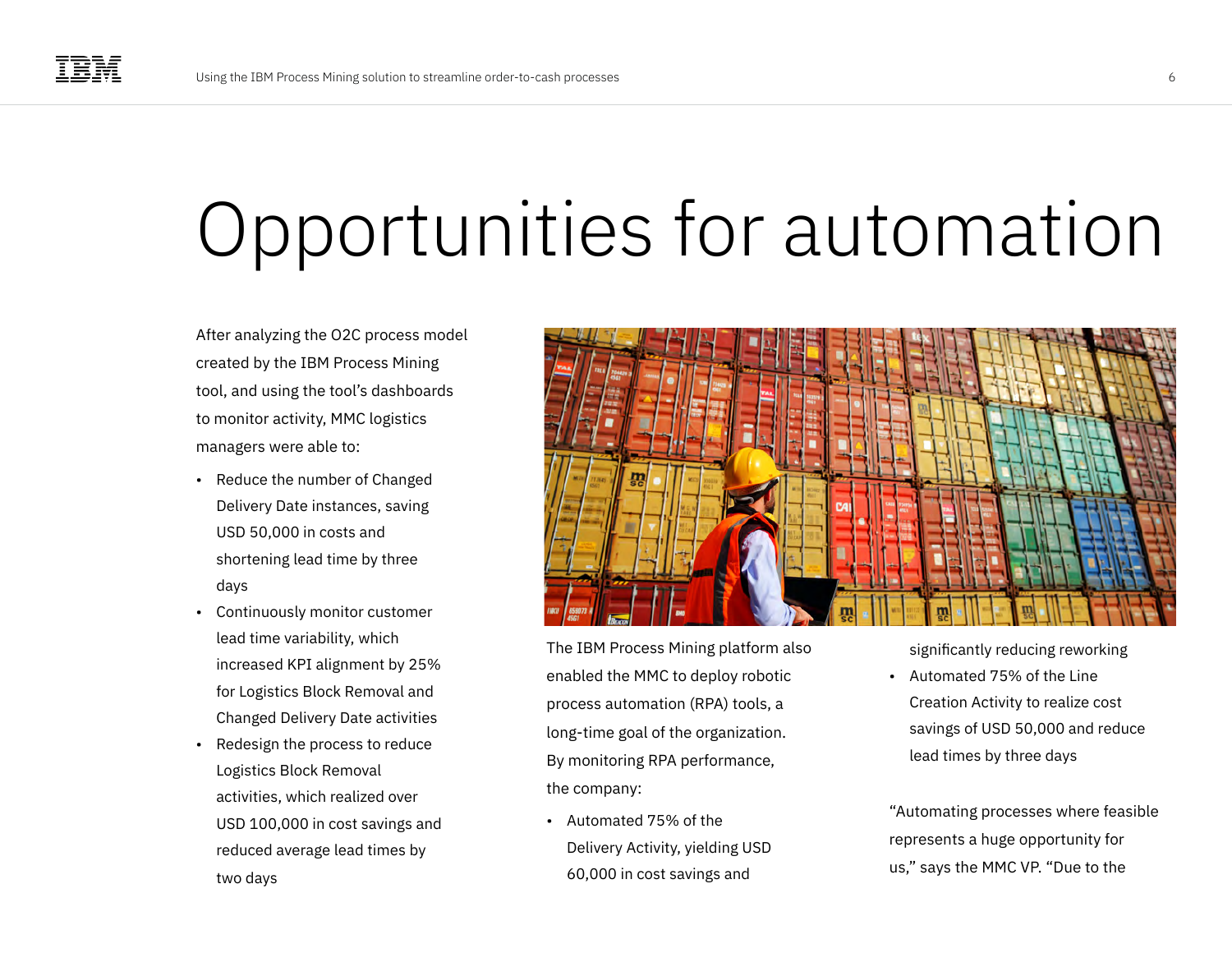work volume we have in logistics, we sometimes struggle with the human resources we have available. By reducing the number of times that orders are blocked or rescheduled, we can free up time for our staff to work on other tasks."

"One of the steps we want to take in the future with IBM Process Mining is to understand customer behaviors and

how these can add delays and related costs to the process," says the MMC VP. "We think that this tool will help us change these behaviors so we can compress delivery schedules and be more cost-efficient."

As a large global enterprise, the MMC subscribes to a range of business intelligence services for performance monitoring and planning. "We already have a lot of information to work with but there are several businesscritical KPIs that we monitor with IBM Process Mining that we can't get anywhere else," says the MMC VP. "You always need to stay ahead of the competition. And by increasing the automation of our business processes with IBM Process Mining, we intend to widen the gap between us and our competitors."

[A]s soon as we drilled into the simulation, "we could see how well this model was built, based on the real-world data from our ERP platform. It was a real eye-opener."